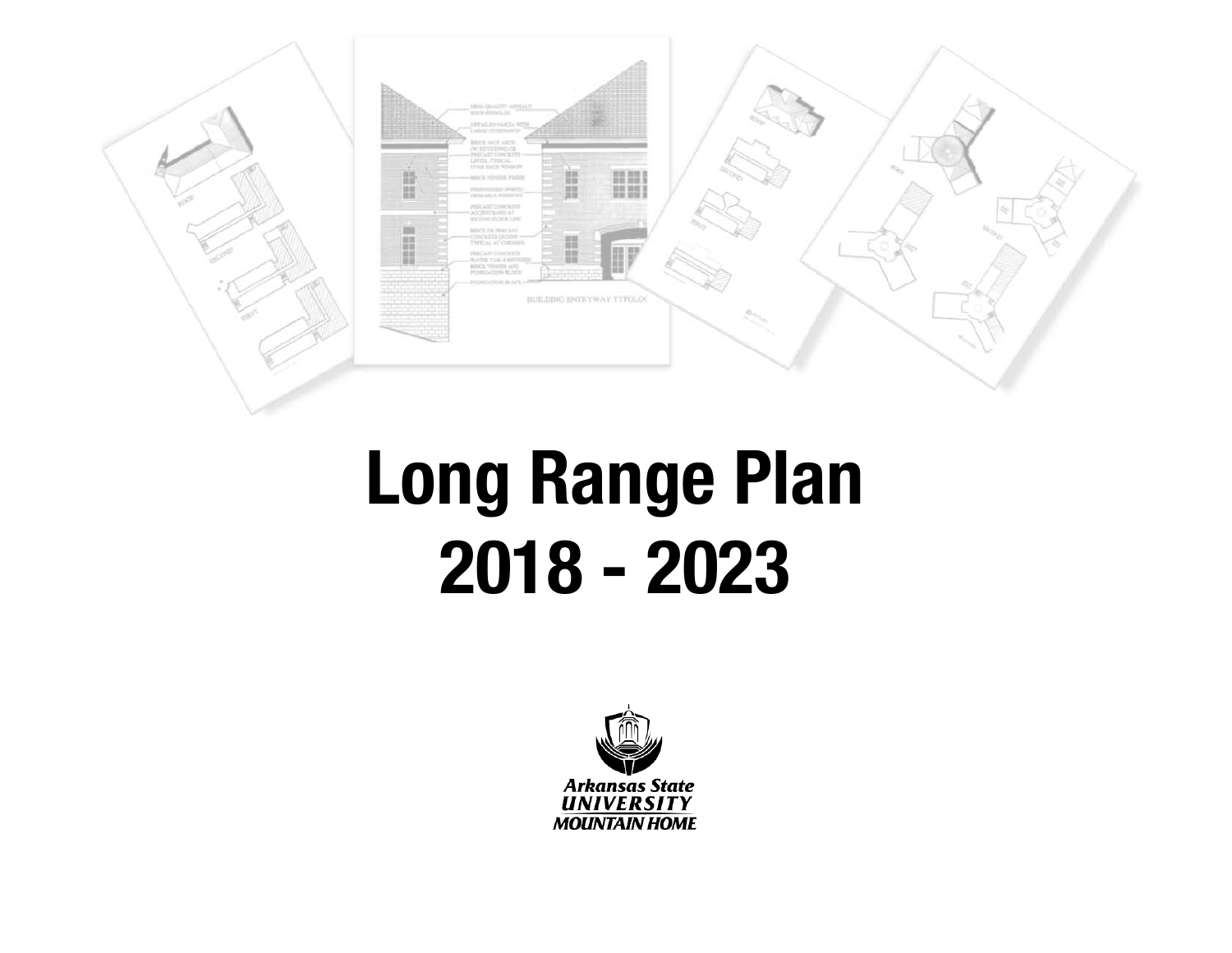## The vision of ASUMH is

#### *Creating Opportunities~Changing Lives*

### ASUMH will provide expertise and resources to create opportunities and change lives.

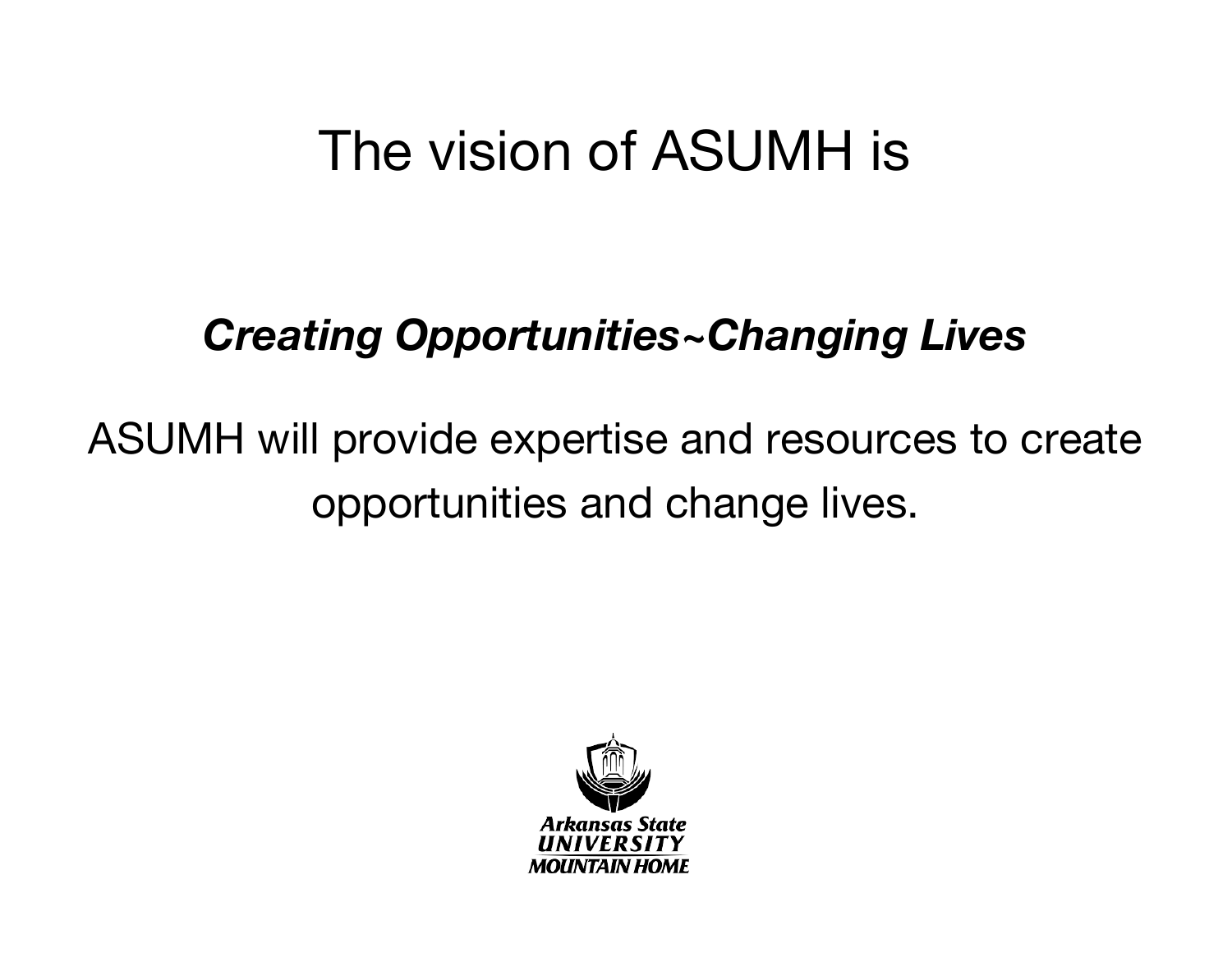# The mission of ASUMH is to LEAD through educational opportunities.

- Ø **L**ifelong Learning,
- Ø **E**nhanced Quality of Life,
- Ø **A**cademic Accessibility, and
- Ø **D**iverse Experiences

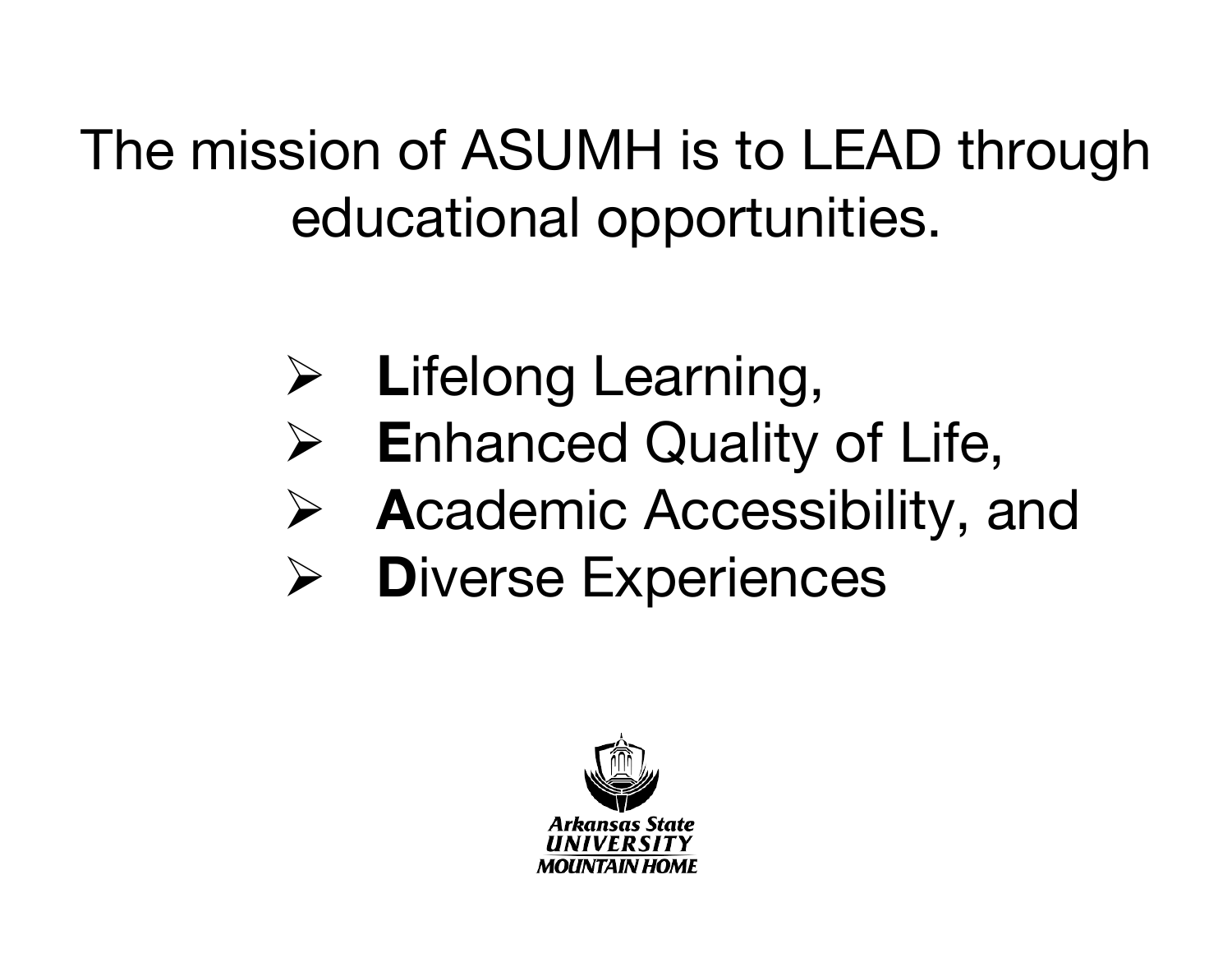## Embedded in the mission statement are the ASUMH Institutional Purposes:

- $\triangleright$  To provide affordable and accessible educational opportunities
- $\triangleright$  To create enlightened citizens through diverse experiences
- $\triangleright$  To provide a foundation for lifelong learning
- $\triangleright$  To help students achieve personal and career goals to enhance their quality of life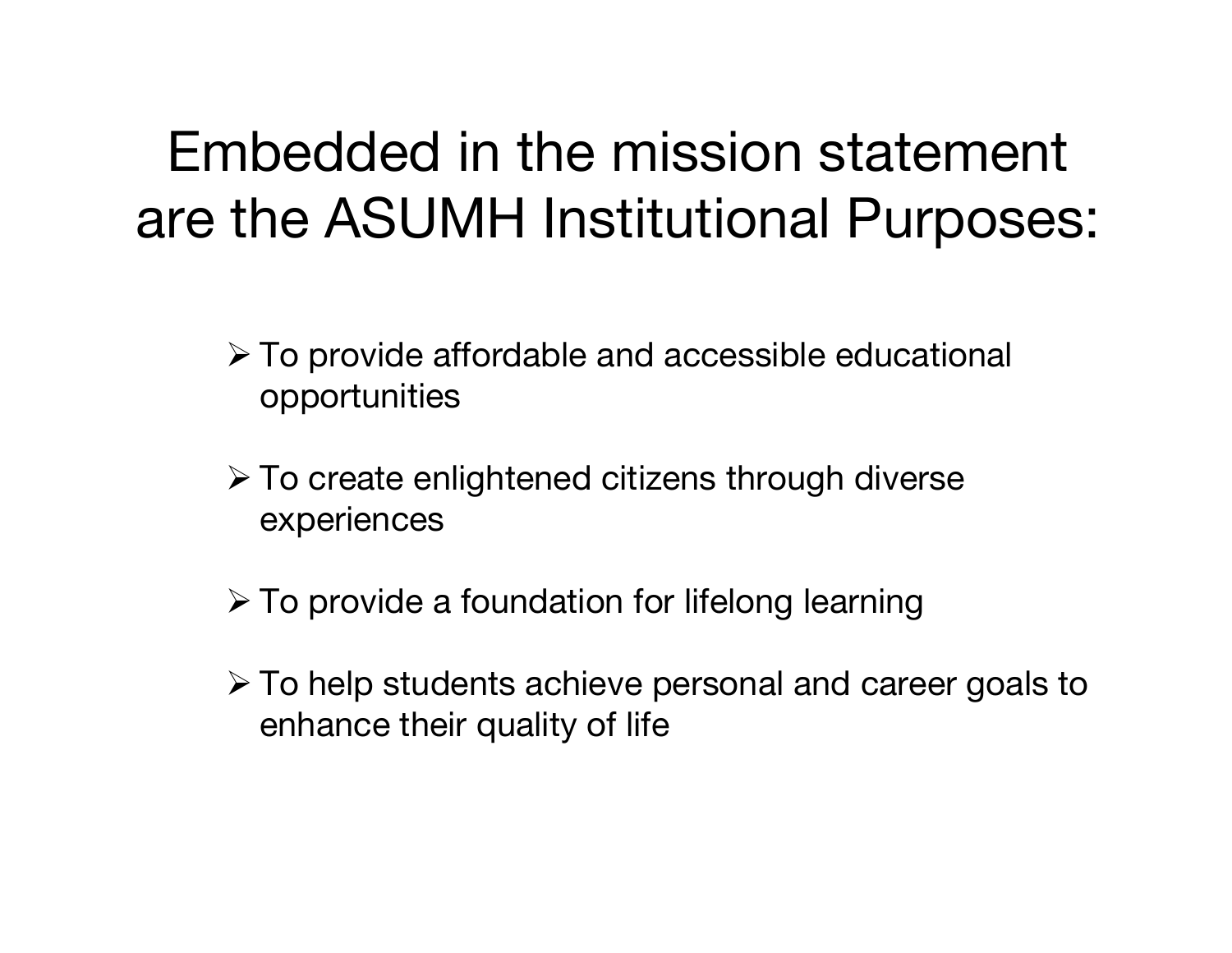#### In order to implement its mission, ASUMH is committed to the following Academic Purposes:

- 1. Through a core curriculum of courses, students will acquire the basic foundation of lifelong learning.
- 2. Through an emphasis on writing within the curriculum, students will incorporate writing skills into all disciplines.
- 3. Through technology-enriched curricula, students will be required to employ technology skills within the disciplines.
- 4. Through the Associate of Arts and the Associate of Science degrees, students will gain the general education competencies, which will enable them to transfer into and be academically prepared to succeed in baccalaureate degree programs at four-year universities.
- 5. Through the Associate of Applied Science degrees and Associate of General Studies, students will gain the range of knowledge, specialized skills, and competencies necessary for successful entry into their respective fields.
- 6. Through technical certificates and certificates of proficiency, students will gain the specialized knowledge, skills, and competencies required for successful entry in the workforce.
- 7. Through adult education and college-preparatory courses in reading, writing, and mathematics, under-prepared students will have the opportunity to gain the skills and knowledge essential to achieve success at the collegiate level.
- 8. Through the Center for Workforce Education, business and industry students will be provided with customized training, knowledge, and technical skills.
- 9. Through the community education classes, citizens will gain the skills and knowledge they desire for personal enrichment and professional advancement.
- 10. Through academic support services, students will have assistance in achieving their educational goals.
- 11. Through the library, students will have access to resources and services.
- 12. Through financial aid programs, students will have access to information that may assist them with financing their education.
- 13. Through cultural programs and curricula, students and the local community will be encouraged to expand their awareness of diversity.
- 14. Through ongoing assessment and evaluation, programs and services will grow and change with the needs of the students served.